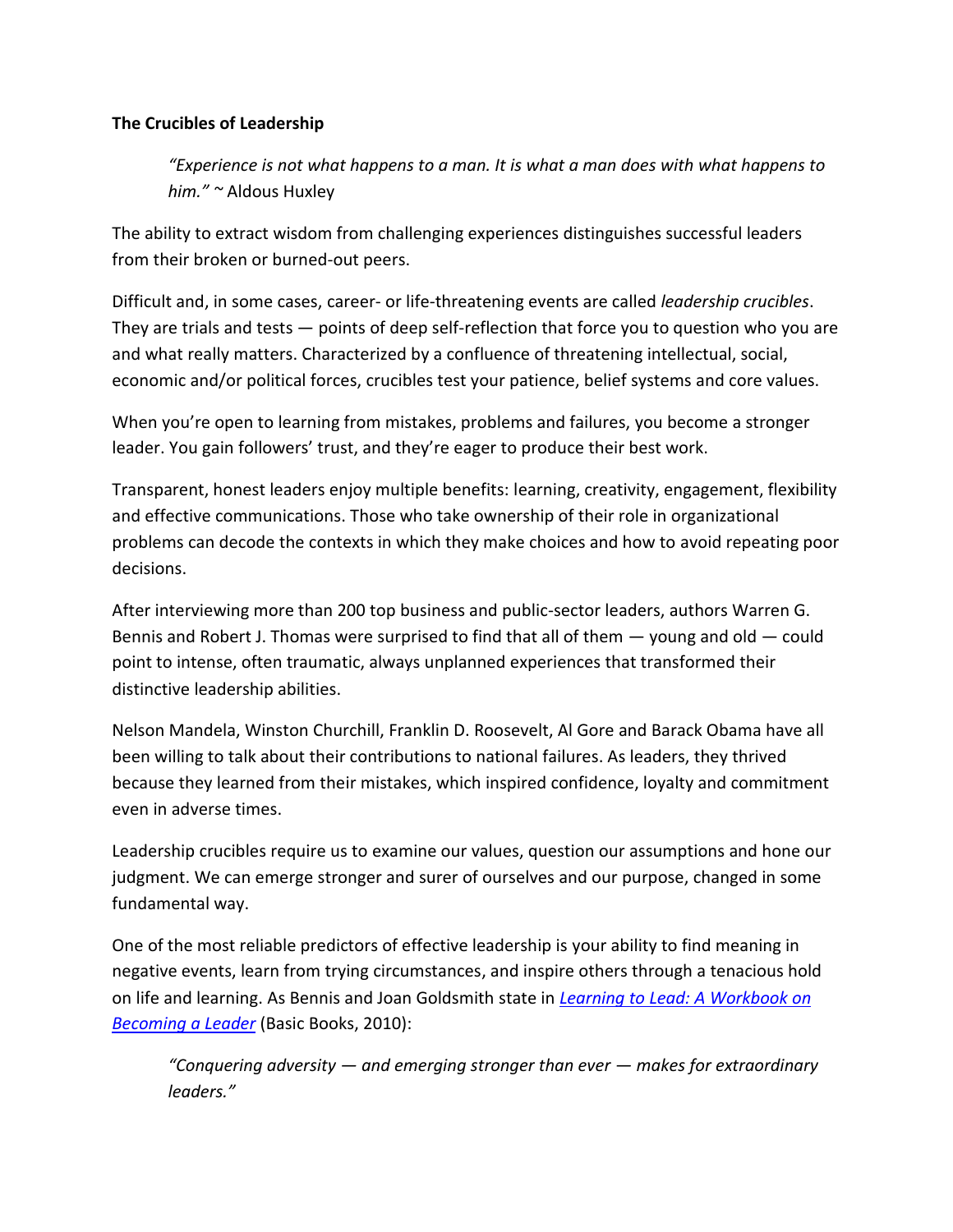## **In Search of Leadership Gold**

To a scientist, a crucible is a vessel in which substances are heated to high temperatures to trigger a chemical transformation (for example, a steel refinery's blast furnace).

In the leadership context, think of a crucible as a transformative experience from which you can extract your "gold": a new or altered sense of identity.

As Bennis notes:

*͞Just like the alchemists in history used crucibles in the hopes of turning other elements into gold, great leaders emerge in their own lives as a result of how they deal with their crucibles.͟*

Most of us find ourselves in a difficult situation at some point in our lives. We may be undertaking new tasks, confronting new challenges, or working at a new pace or with new degrees of responsibility. In each of these cases, there are heightened stakes for success or failure.

Such experiences are extremely stressful and may cause us to challenge our underlying assumptions about who we are and what we stand for. A crucible helps you redefine your values or recognize major themes that reoccur in your life.

# **Adaptive Capacity**

Why can some people extract wisdom from even the harshest experiences while others continue to flail?

Perhaps Charles Darwin put it best:

*͞It is not the strongest of the species that survives, nor the most intelligent that survives. It is the one that is most adaptable to change.*<sup>*"*</sup>

Crucibles set the stage for adaptation. We are forced to develop new competencies that prepare us for future challenges.

Some people are simply more adaptive than others. In many ways, our capacity to change hinges on our ability to think creatively — to look at a problem and spot unconventional solutions.

Adaptive leaders can entertain opposing views. They learn to thrive in the face of uncertainty and negativity. They can tolerate ambiguity and consider multiple options, without defaulting to short-term thinking or premature decision-making.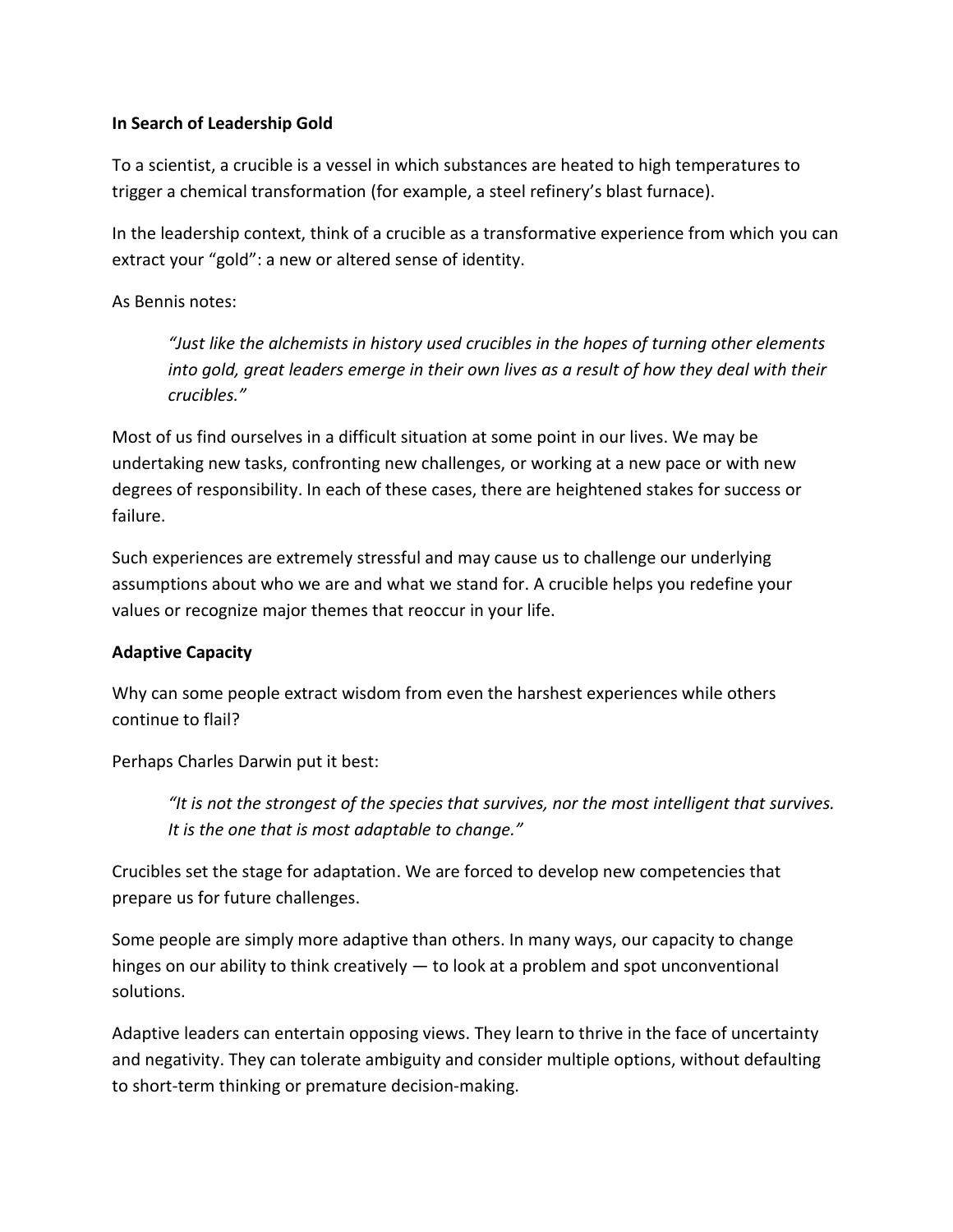## **Buried Treasures**

It's inherently difficult for us to reflect on painful moments, so their lessons may be buried or forgotten on a conscious level. But pain forms memories that subconsciously affect our current behaviors.

Viewed in retrospect, a crucible may become a defining moment in your life, even if you cannot recognize it as it's happening. Ultimately, it's an opportunity to question your most basic assumptions and values, and determine how you want to show up in the world.

Conflicts, challenges and early-life difficulties all contribute to crucible moments. For many of us, a crucible may not initially appear to be a loss or hardship. But as you reflect on it, you'll discover the many ways in which events influence your unconscious behaviors. Some underlying memories are carried into adulthood, undermining your coping skills until you acknowledge and understand their impact on your life.

## **From Principles to Practice**

Business experts once believed we could master leadership skills by reading books and taking classes. It slowly dawned on them that we practice leadership on the job.

Acquiring leadership skills requires implementation. As with any other performance art, deliberate practice is necessary. We learn to be effective leaders by interacting with other people and groups.

Some experts call this the "apprenticeship model," and "academy companies" like GE, PepsiCo and P&G have taken to it to heart, making developmental assignments a core part of their leadership-development programs.

Thomas offers additional insights in *[Crucibles of Leadership: How to Learn from Experience to](http://www.amazon.com/exec/obidos/ASIN/B004OEIQ5E/wwwcustomized-20)  [Become a Great Leader](http://www.amazon.com/exec/obidos/ASIN/B004OEIQ5E/wwwcustomized-20)* (Harvard Business Review Press, 2008):

- 1. Practice can trump talent.
- 2. Outstanding leaders devise a strategy for transforming crucibles into learning.
- 3. Organizations can grow leaders faster by helping them learn from experience.

Making difficult choices that lead to growth gives us a more generous self-perception. We, in turn, survive crucibles with greater confidence and tolerance for taking risks.

#### **Discover Your Crucibles**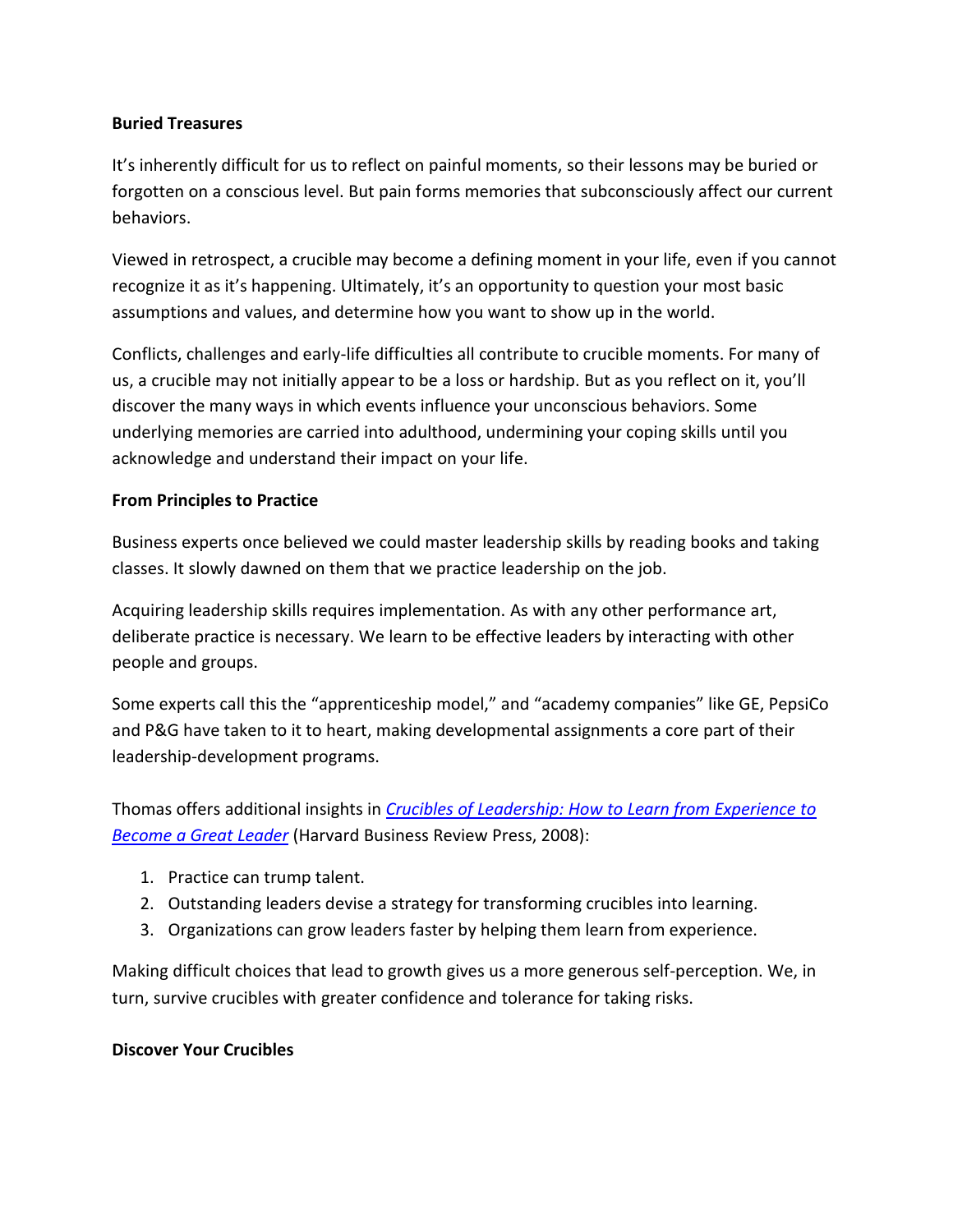It's almost impossible to take stock of yourself without guidance from a trusted friend, mentor or coach. To be truly self-aware, you need someone to hold a mirror so you can observe past and present behaviors. You also need healthy doses of courage, honesty and willingness to listen to feedback.

Begin the discovery process with writing exercises, which you'll share and discuss with your coach or mentor. Determine whether difficult childhood experiences are triggering strong emotional reactions in the present.

Learn to regard crucibles as integral to midcareer growth. You can work with your coach or mentor to reframe experiences as valuable life lessons. Old patterns and "tapes" can be replaced with new strategies for handling adversity.

In *[Finding Your True North: A Personal Guide](http://www.amazon.com/exec/obidos/ASIN/%20B008L03V98/wwwcustomized-20)* (Jossey-Bass, 2009), Bill George, Andrew McLean and Nick Craig suggest writing a letter to yourself to describe key crucibles in your life. Present these experiences in one continuous draft, taking as much time and space as you need to complete the letter. Tell the *whole* story: context, high point, what changed, the emotions you felt, and the consequences and aftereffects.

Answer the following questions as you write:

- What was the greatest crucible of my life?
- Why was this experience so challenging for me? (List all reasons.)
- What was the most stressful, challenging or hard-to-endure point in my story?
- How did I resolve the crucible experience at the time?
- In retrospect, how would I reframe it today?
- What resources did I have at the time, compared to those I have now?
- Which emotional scars must be healed for me to become a better leader?
- What fundamental insights did my crucible teach me?

Leaders often begin their careers with a strong drive to achieve and succeed. They focus on themselves, their performance and the results they want to achieve. As they mature and rise to higher responsibilities, there must be a shift from "I" to "we." Great leaders become teachers, role models and mentors, using their influence to groom others. They are ultimately rewarded with the gifts of authenticity, compassion and humility.

As you gain greater self-awareness from your writing exercises, add the following questions to the assignment: